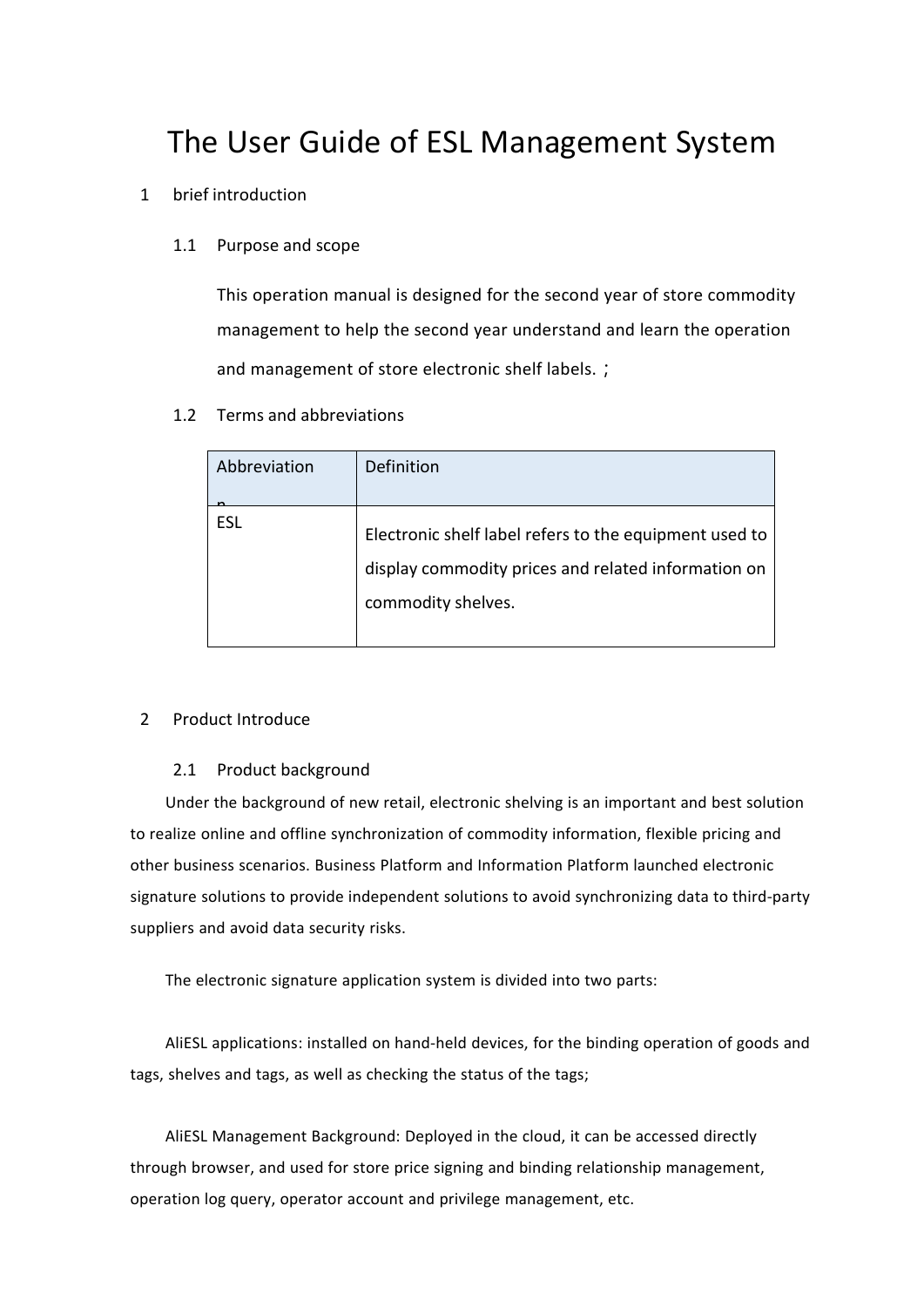2.2 Operating Environment and Installation Deployment

2.2.1AliESL application

AliESL app need install on idata PDA

Install way:

Access http://usc-esl.oss-cn-hangzhou.aliyuncs.com/esl.apk download using the Android system's own browser or any third-party browser

AliESL installer, install. Or download the installation file to the computer and use the number

Connect the device by wire, install it from the computer end and apply it to the device.

## 2.2.2 AliESL management system

AliESL management system runs in the cloud, and browsers can access it directly., URL is: https://solutions.alibaba.com/esl/login

## 2.2.3Server

For end-of-service deployment, please refer to AliESL Electronic Signature System Deployment Guidelines.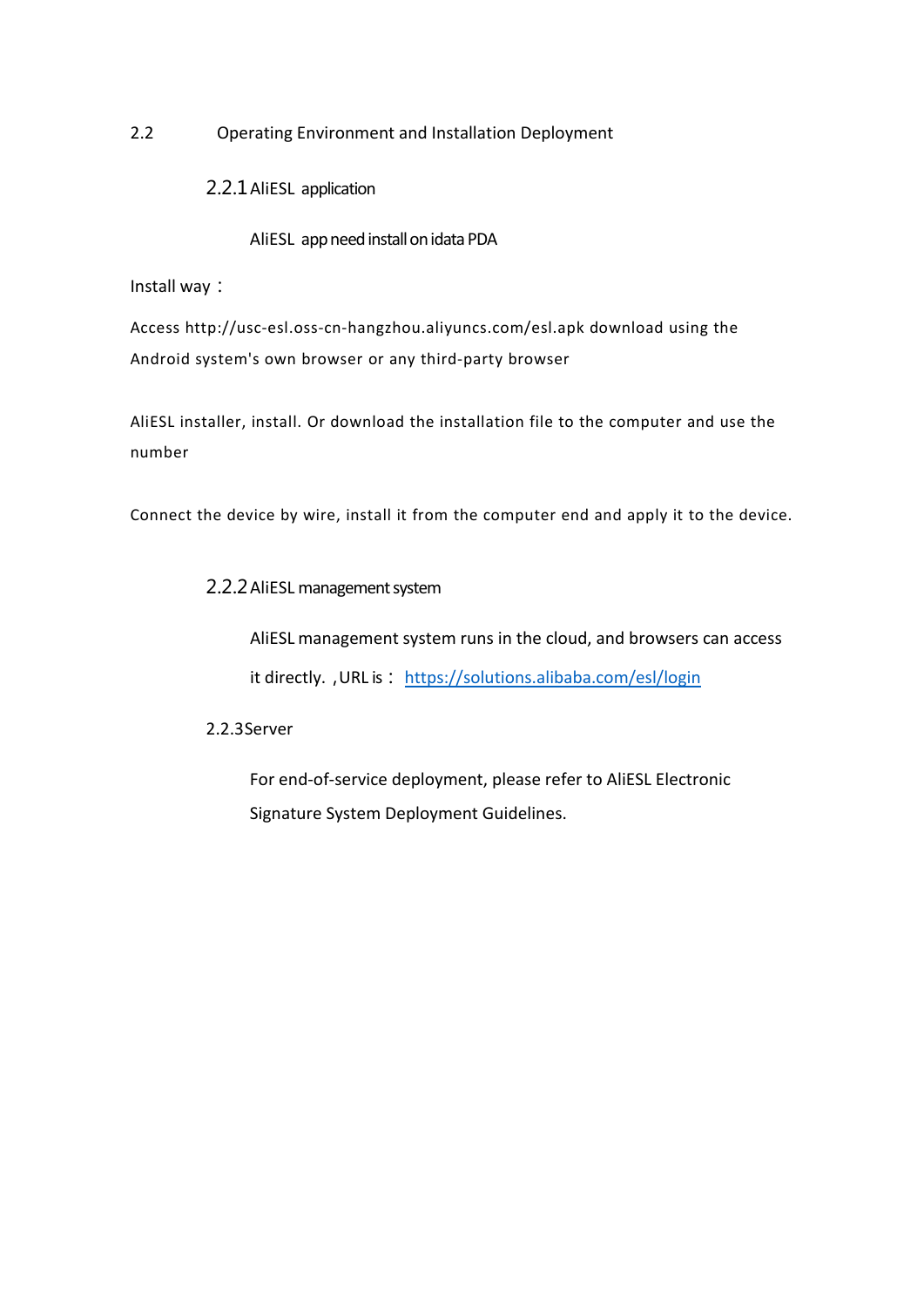## 3 Common functions

3.1 Commonly Used Functions

of Client

## 3.1.1Userlogin

Click on the AliESL application icon to open the application and enter the application login page:

Enter the user name and password to login to the application.

The user name is assigned by the background administrator, and can not be registered by oneself. Please find the store system management registration and distribution account number.

Multiple login failures, the account will be locked, need to find the administrator to reset the password;

Forget the login password, you need to find the administrator to reset the password; 3.1.2 Binding Commodity Operation

Binding commodity operation refers to associating commodities with the kidnapping label so that the kidnapping label can display the information of the specified commodity.

Click on the "Binding Goods" operation item to enter the functional interface:

The steps of binding commodity operation are: 1. Scanning commodity bar code

2. Sweeping Frame Signature Bar Code

## 3. Autocommit Binding

After sweeping the barcode, the corresponding name of the barcode will be automatically obtained, and then it will automatically enter the status of the scanned barcode shelf.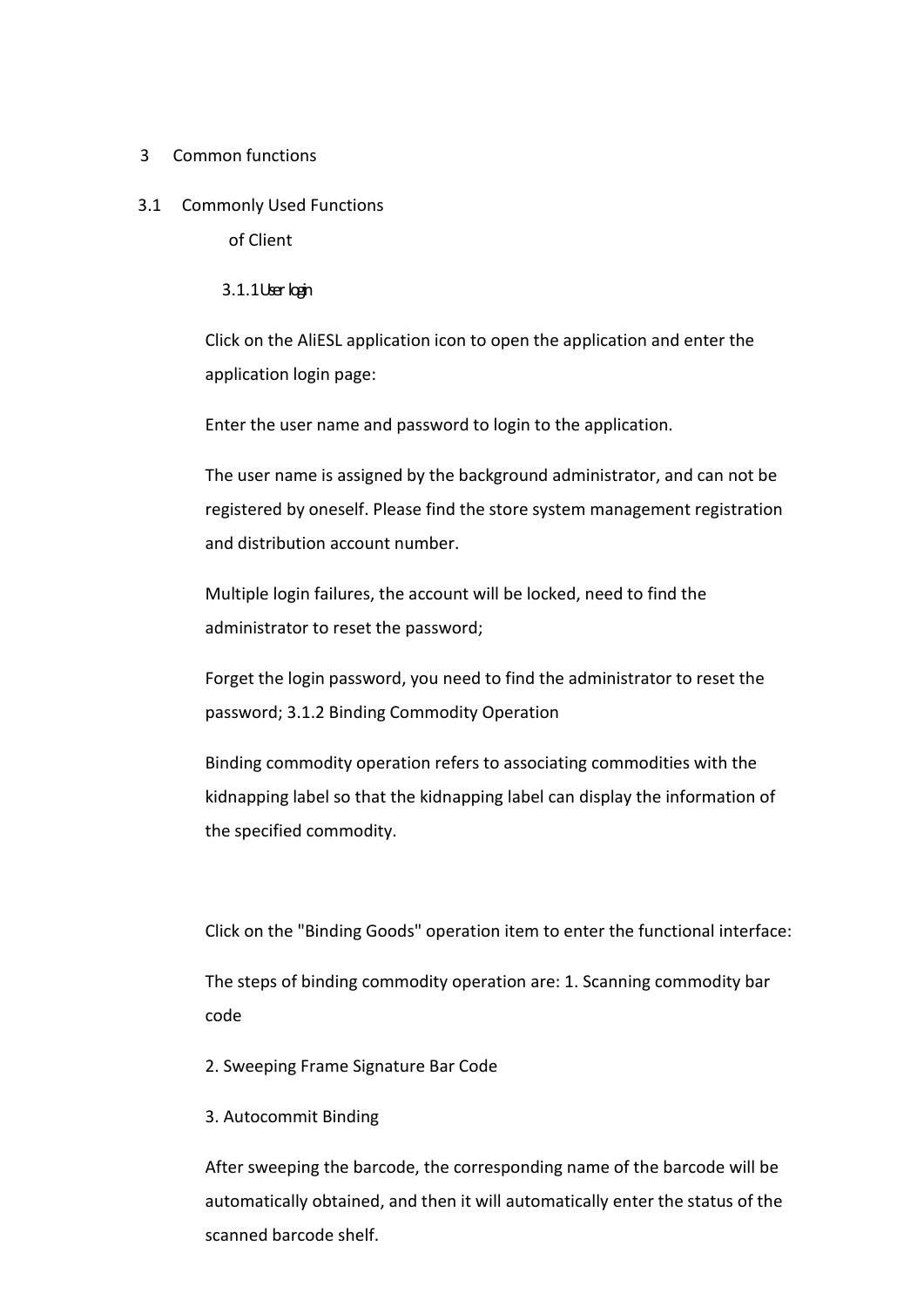After scanned, it will judge whether the current price tag exists or not, and if the information of the tag is correct, it will automatically submit the application for binding, and automatically enter the next commodity binding operation state.

3.1.3 Binding shelf operation is to associate the shelf number with the shelf marking equipment, to know the location of the shelf-marking equipment, so as to find the shelf-marking accurately, conduct problem checking, or apply the application scenarios related to the location such as picking path planning. Note: Binding goods is a necessary operation, while binding shelves is not a necessary operation; click on the "Binding shelves" operation item on the menu page to enter the functional interface:

The operation steps of binding shelves are as follows:

- 1. Scavenging Shelf Bar Code
- 2. Sweeping Frame Signature Bar Code
- 3. Automatically submitting bindings

After sweeping the barcode of the shelf, it will automatically enter the status of the barcode to be swept.

After the scanner signs the barcode, it will judge whether the current price tag exists or not. If the information of the scanner tag is correct, it will automatically submit the application for binding and automatically enter the next operation state of the scanner's binding.

3.1.4 View the details of the rack-tag operation, check the details of the rack tag to detect the information of the rack-tag, and query the equipment information and binding relationship information of the designated rack-tag by directly sweeping the rack-tag barcode.

Under the condition of rack-signature details, different rack-signature barcodes can be scanned continuously to query different rack-signature information.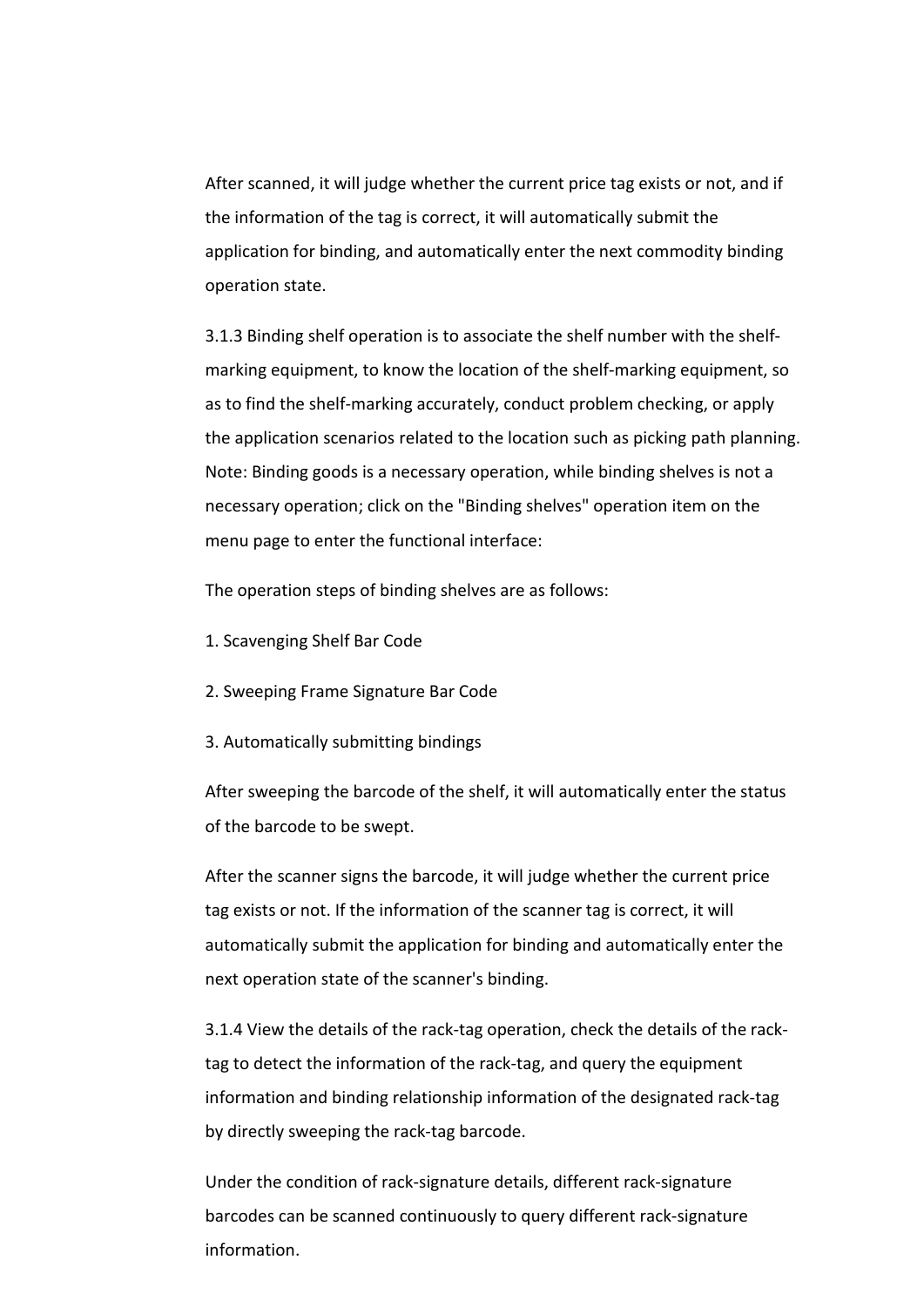3.2 Managing Background Common Functions

AliESL management background is a back-end tool for store price tag system administrators. Users check

Inquiry store's kidnapping and signing relationship, inquiry operation log and management store operator's account number and

Authority, etc.

AliESL login address: https://solutions.alibaba.com/esl/login

Store operators can log on to the background system for information inquiry and account management.

The operation of closing requires an administrator account, and the initial account of the store shelf signing system will be given when the system is deployed.

3.2.1 Binding Relation Management Binding Relation Management can query the binding relationship of all the current shop equipment, and can be queried by commodity bar code, key words of commodity name, barcode and shelf number conditions.

Unbinding operation: Used to contact the binding relationship between the specified tag and the commodity, select (check) the relationship record that needs to be unbound, click the check box before the list, and then click unbound.

3.2.2 The operation log query is mainly used to record the operation related to the kidnapping signature binding. You can see the results of the execution of the kidnapping signature, including success or failure. If there are errors, it will be in the column of error code

Display, easy to check with the device side.

The interface is as follows: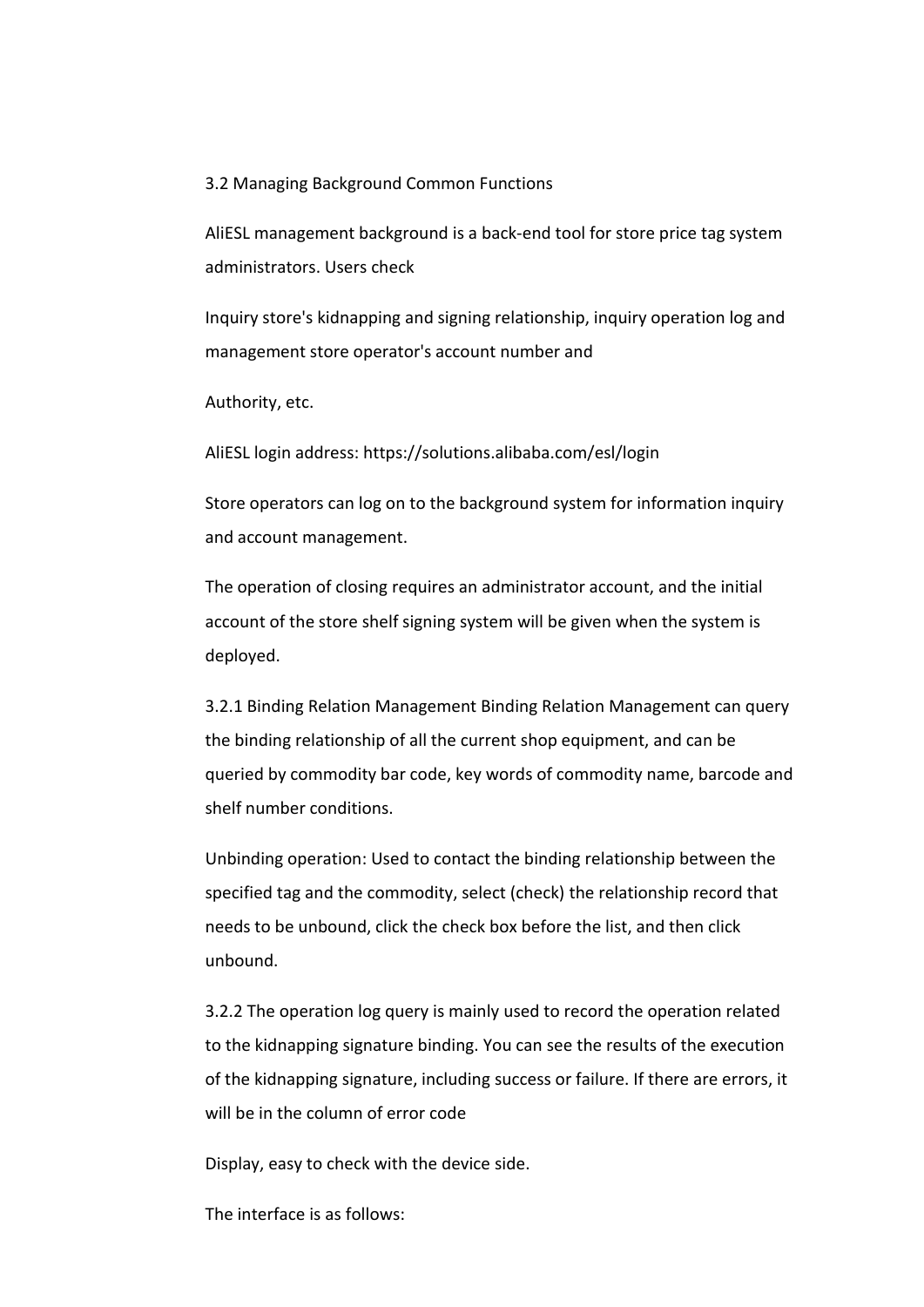3.2.3 User management can add store users by itself.

User name agreement, the general user name rules are as follows: such as box horse Beijing Dongba store users, can be set as follows: hmbjdb01; the previous test business side detection, such as box horse is hm; followed by the city, such as Beijing is bj; and then next.

Here is the name of the store, such as Dongba is db, and finally the selfaddendum number.

User management is the integration of OpenAccount, user password storage and login dependencies

OpenAccount, so user name and password rules also depend on OpenAccount rules

Then, the password rule is greater than 6 bits, with both numbers and English letters.